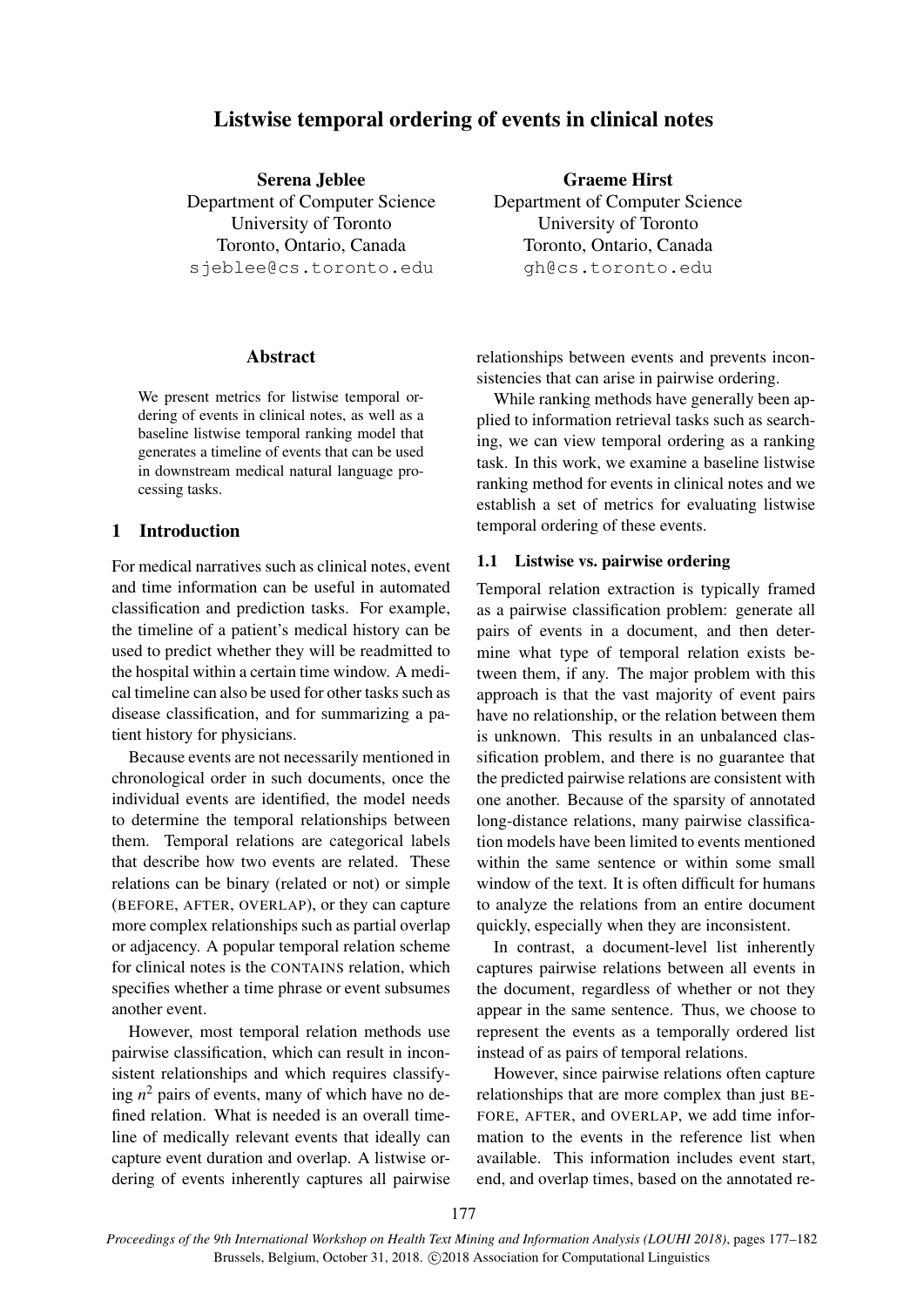lationships to time phrases in the text. For this work, we sort the list by event start time, but in principle we could sort by end time or examine event overlaps. All time information can be either exact, relative (before or after a certain time), or unknown.

# 2 Related work

Most existing work on temporal relation extraction for clinical text relies on human-labeled spans and relations. The input to these models is usually pairs of events (or events and times) that a human has identified as being related, and all the model has to do is decide the type of relation. However, given an unlabeled dataset the task is much more difficult – the system must first identify the events and time phrases, decide which pairs are related, and then determine the type of each relation. [Der](#page-4-0)[czynski](#page-4-0) [\(2017\)](#page-4-0) covers the general topic of temporal ordering of events in text.

For the medical domain, the Clinical TempEval task at SemEval [\(Bethard et al.,](#page-4-1) [2017\)](#page-4-1) has multiple tasks that involve identification of events, time expressions, and attributes in clinical notes, as well as relation classification. SemEval 2015 also had a task on cross-document event ordering, although the data was in the news domain [\(Minard et al.,](#page-4-2) [2015\)](#page-4-2).

Additionally, most recent work has focused on small relation sets, such as narrative container relations (CONTAINS, NO-RELATION), which were originally introduced by [Pustejovsky and Stubbs](#page-5-0) [\(2011\)](#page-5-0), or simple relations (BEFORE, AFTER, OVERLAP, NONE), although some work has attempted to classify with Allen's complete set of 13 temporal relations [\(Allen,](#page-4-3) [1984\)](#page-4-3).

[Dligach et al.](#page-4-4) [\(2017\)](#page-4-4) and [Lin et al.](#page-4-5) [\(2017\)](#page-4-5) achieved state-of-the-art performance on identifying container relations in the THYME corpus [\(Styler et al.,](#page-5-1) [2014\)](#page-5-1); however, they considered only relations in which both entities appear in the same sentence. This is a limitation in many temporal relation systems. Since clinical notes are often long and may refer to distant entities such as the admission or discharge date, crosssentence relations should not be ignored. [Tourille](#page-5-2) [et al.](#page-5-2) [\(2017\)](#page-5-2) identified cross-sentence container relations in the THYME corpus, in addition to intrasentence relations, using a bi-directional LSTM. They used word and character embeddings of gold-standard event attributes and attributes generated by cTAKES [\(Savova et al.,](#page-5-3) [2010\)](#page-5-3).

[Tannier and Muller](#page-5-4) [\(2011\)](#page-5-4) addressed relation closure in temporal graphs with all 13 Allen relations. In our current work we deal only with simple relations, but this is something we would like to expand in the future.

For our ranking model, we build upon List-Net [\(Cao et al.,](#page-4-6) [2007\)](#page-4-6), which describes a listwise approach to ranking. The ranking function is a linear neural network which assigns a relevance score for each document in a set related to a query (such as in a document retrieval task). The loss function is typically based on top-*k* probability, i.e., the probability of a given document being ranked among the top *k* documents with respect to a query. More recent work such as IntervalRank [\(Moon et al.,](#page-4-7) [2010\)](#page-4-7) used isotonic regression with a maximum margin criteria to optimize for correct relative rankings.

### 3 Data

#### 3.1 Dataset

We use the THYME corpus [\(Styler et al.,](#page-5-1) [2014\)](#page-5-1), which contains de-identified clinical notes with human-annotated times, events, and temporal relations, using the TimeML schema [\(Pustejovsky](#page-4-8) [et al.,](#page-4-8) [2003\)](#page-4-8). This dataset is publicly available with a data use agreement. We use the provided train/dev/test split and the gold-standard EVENT, TIMEX3, and temporal relation annotations, including document creation time (DCT) relations.

For now, our listwise ordering method can represent only simple relations (BEFORE, AFTER, OVERLAP), so we map the BEFORE/OVERLAP relation and ENDS-ON relation to BEFORE (since we are ranking by start time), we transform AFTER relations to BEFORE, and all other relations in the THYME dataset to OVERLAP (including the CON-TAINS relation).

One of the limitations of the annotations in the THYME dataset is that event annotations are always applied to just a single word, even though there are many instances where the event would be better represented by a phrase. Unfortunately, this is common in temporally annotated datasets.

# 3.2 Converting gold-standard pairwise relations to list representations

In order to evaluate listwise ordering methods, we need a reference list to compare against. To our knowledge, all temporally annotated clinical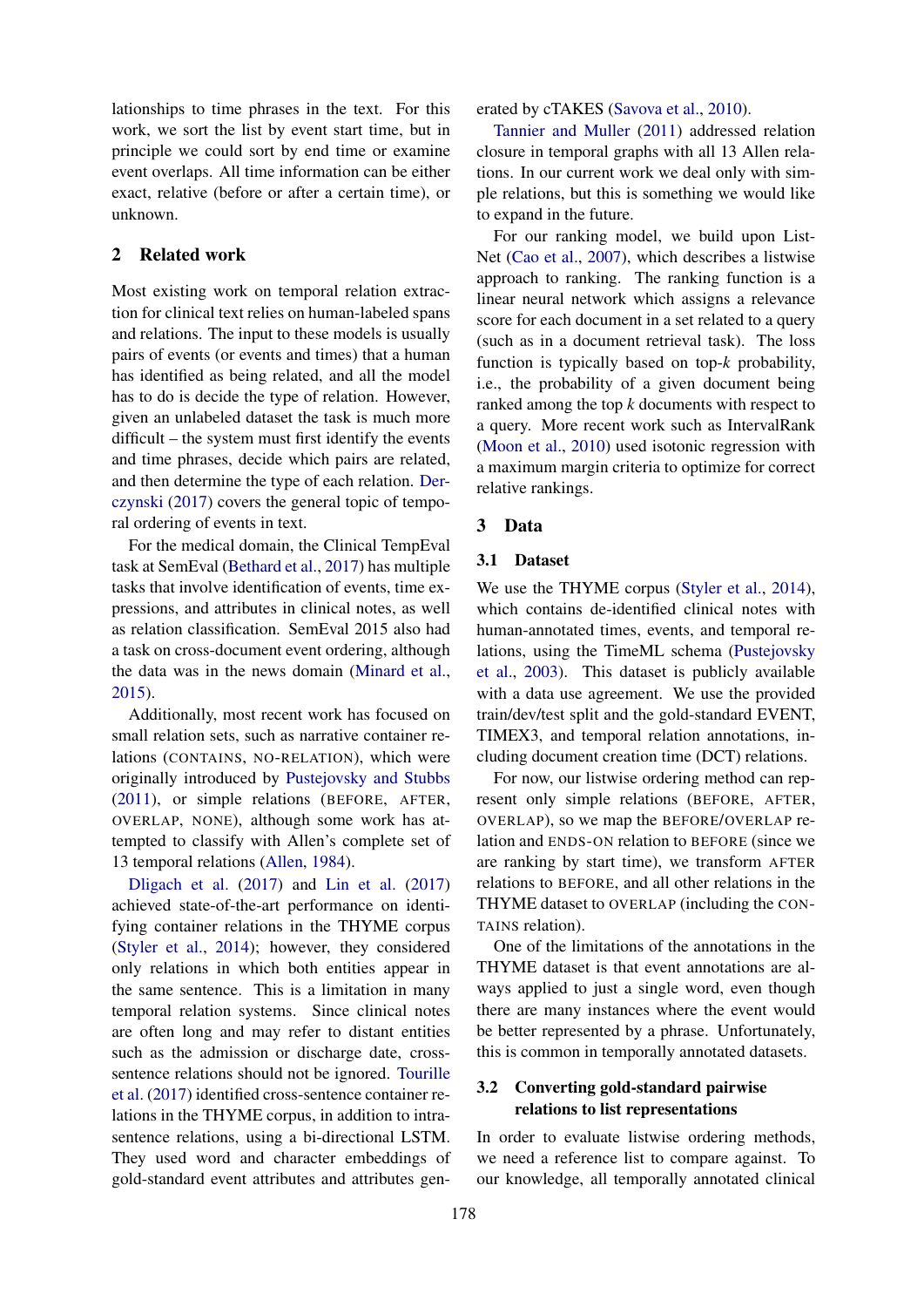

<span id="page-2-1"></span>Figure 1: Example of the type of cycle in the temporal graph where the OVERLAP link would be dropped.

datasets have pairwise annotations, so we convert these pairwise relations into reference lists for training our model. We use the graph of gold-standard pairwise event relations to extract a grouped listwise ordering. This is not a straightforward process, since not all event pairs are annotated. The vast majority of relations are between event and the document creation time (DCT), which makes it difficult to determine how events are related to each other when there is no explicit annotation for that pair.

First, we take only the gold-standard event– event relations and create a directed graph repre-sentation<sup>[1](#page-2-0)</sup>. Unfortunately, we find that some of these graphs have cycles, which indicate inconsistent orderings in the gold-standard annotation (such as A BEFORE B, B BEFORE C, C OVER-LAP A). We have no choice but to drop some relation links in order to resolve these cycles. We choose to drop OVERLAP links, since these are the least specific, as the relation it does not specify *how* the events overlap. Since we are ordering by start time, for two events to have different ranks means only that one starts before the other; it doesn't mean that they don't overlap. Therefore we favor preserving the BEFORE relations. In total, 30 OVERLAP links were removed from the test set. See Figure [1](#page-2-1) for a fabricated example of the type of inconsistency where the OVERLAP link is dropped.

We then augment the graph with transitive and time-based relations. For annotated event–time relations, we add the associated time information to the event, along with the part of the interval that the time specifies (start, end, or overlap). We use the Python *dateparser* module to convert the string representation to an ISO date–time format. We then compare the time intervals of every pair of events to discover more BEFORE and AFTER relations. We compare the start and end times of events first, and if that information is not available, we compare the overlap times of the two events.

Lastly, we group the events that all have the same incoming and outgoing relations and have either overlap relations or no specified relations with each other. This results in a number of 'bins', which can each contain one or more events, and all of the relations from the individual events. We then order these bins according to the BEFORE and AFTER relations between bins, which are preserved from the individual events. All events in the same bin are assigned the same rank. The final list of events, including associated time information, can be easily viewed and understood by humans.

We verify that the output list preserves the pairwise relations by checking that for each event– event relation in the original set, the events are ordered correctly in the list. For time–event relations, we check that the associated interval information is consistent with the time relation. As discussed above, we are forced to ignore some of the OVERLAP links and leave the events in separate bins because combining them would create conflicts between the merged edges. We also note that there may be many variants of the listwise ordering that are consistent with the pairwise goldstandard relations.

The list conversion code is available at [https:](https://github.com/sjeblee/chrononet) [//github.com/sjeblee/chrononet](https://github.com/sjeblee/chrononet).

# 4 Listwise evaluation metrics

Traditional ranking models are usually evaluated according to normalized discounted cumulative gain (NDCG) and mean average precision (MAP). However, both of these metrics are focused on the top *k* ranked documents, which makes sense for a document retrieval task but is not an appropriate metric for temporal ranking, where we care about the ordering of all events.

Here we present two listwise ranking metrics, in addition to the standard pairwise recall:

#### Mean squared error (MSE)

$$
MSE = \frac{\sum_{y \in Y} (rank_t(y) - rank_p(y))^2}{|Y|} \qquad (1)
$$

where  $Y$  is the set of events,  $rank_t$  is the correct rank, and  $rank_p$  is the predicted rank. This is an absolute metric that measures how correct the rank score is for each individual event. However, this

<span id="page-2-0"></span><sup>1</sup>AFTER relations are inverted to become BEFORE relations, and INITIALIZES and FINISHES are converted to BEGINS-ON and ENDS-ON respectively.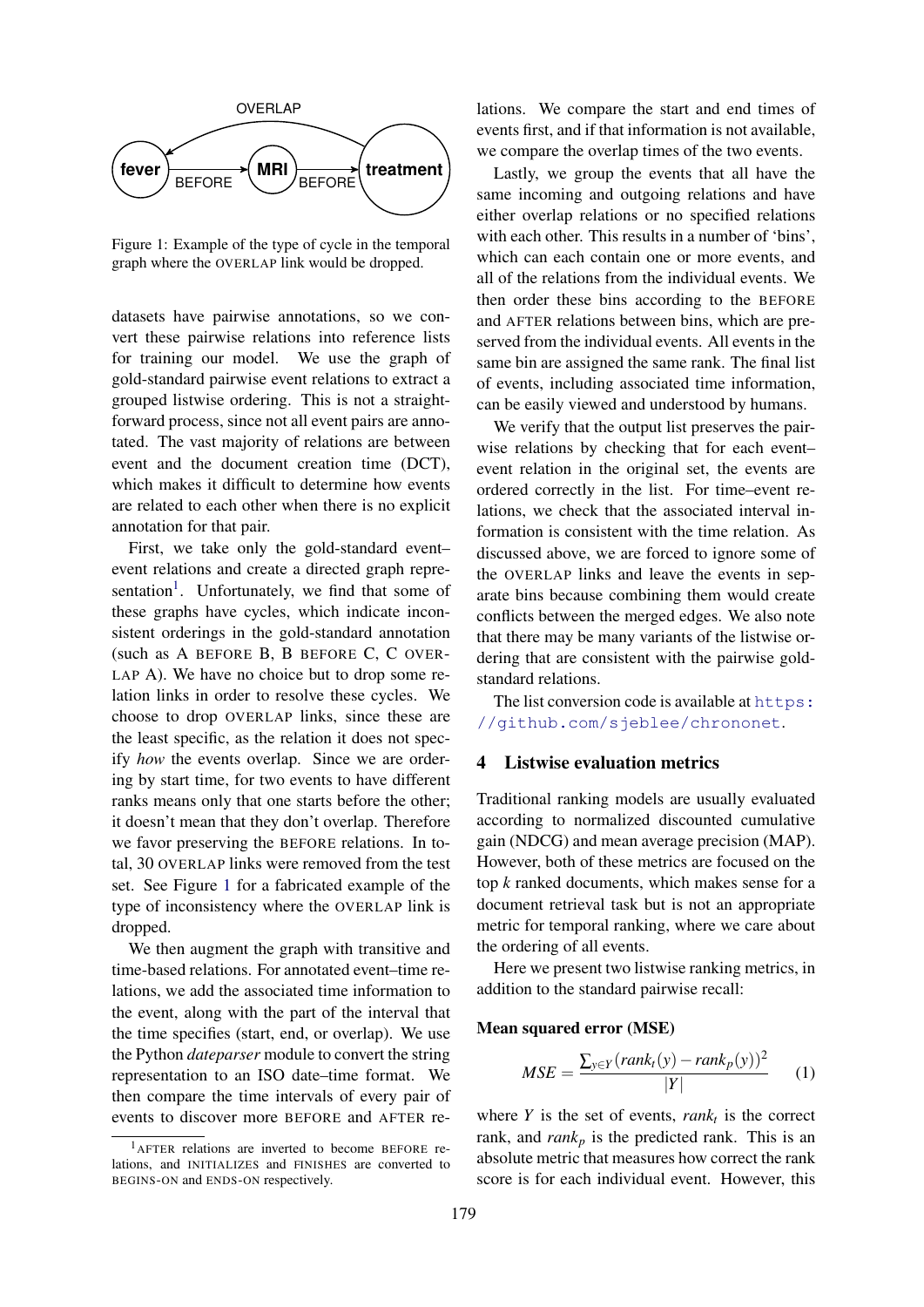does not measure how correct the relative rankings are, so we introduce a second metric:

# Pairwise ordering accuracy (POA)

$$
POA = \frac{Po + p_E}{|L_O| + |L_E|}
$$
 (2)

$$
p_O = \sum_{u,v \in L_O} \begin{cases} 1, & \text{if } rank_p(u) < rank_p(v) \\ 0, & \text{otherwise} \end{cases} \tag{3}
$$

$$
p_E = \sum_{u,v \in L_E} \begin{cases} 1, & \text{if } |rank_p(u) - rank_p(v)| \le \varepsilon \\ 0, & \text{otherwise} \end{cases}
$$
(4)

where  $L_0$  is the set of ordered pairs  $(u, v)$  in the reference list such that  $rank_t(u) < rank_t(v)$  (i.e., event *u* is ranked before event *v*), and  $L_E$  is the set of pairs  $(u, v)$  where  $rank_t(u) = rank_t(v)$ .

Since the ranking model may output slightly different rank values for events that are close together, we consider rank values to be the same if they are within  $\varepsilon$  of each other. For this paper we set  $\varepsilon = 0.01$ , and rank values are between 0 and 1 inclusive, with 0 being the earliest start time.

Although this metric looks at pairs of events, it measures the overall accuracy of the whole list. If two events are swapped but are otherwise in roughly the correct position in the list, POA will penalize the model less than it would for an event that is placed far away from its correct position.

#### Gold-standard pairwise relation recall (GPR)

From the list output, it is easy to extract all event– event relation pairs. From these we can compute the pairwise classification accuracy. Since many event–event relations are not present in the goldstandard annotations, we report recall only.

#### 5 Models

For our ranking model we use an open-source im-plementation of ListNet<sup>[2](#page-3-0)</sup>, substituting rank MSE as the loss function.

The model input is the concatenation of an embedding vector and a normalized vector of numerical features. The embedding vector contains the word embedding of the event text concatenated with the word embeddings of the previous and next 3 words, and the second feature vector contains the gold-standard event attributes and the

| Model                                                   | MSE                  | POA                  | $GPR_R$                      | GPR <sub>0</sub>             |
|---------------------------------------------------------|----------------------|----------------------|------------------------------|------------------------------|
| Reference list                                          | .000                 | 1.000                | .844                         | .246                         |
| ListNet<br>Text order<br>Random ordering<br>Pairwise NN | .072<br>.148<br>.170 | .517<br>.413<br>.366 | .420<br>.640<br>.485<br>.186 | .254<br>.000<br>.000<br>.624 |

<span id="page-3-1"></span>Table 1: Listwise ordering on the THYME test set. MSE: mean squared error, POA: list pairwise ordering  $accuracy, GPR_B: gold-standard$  pairwise relation recall of BEFORE relations,  $GPR<sub>O</sub>$ : overlap relations

| Model                                | P. | R.               | К1 |
|--------------------------------------|----|------------------|----|
| Pairwise NN                          |    | $.006$ .540 .011 |    |
| Pairwise NN (no NONE) .841 .851 .825 |    |                  |    |

<span id="page-3-2"></span>Table 2: Pairwise relation classification on the THYME test set. The first pairwise neural network (NN) model includes all possible pairs, including NONE relations. The second model is restricted to only pairs that are known to have a relation. P: precision, R: recall

span start of the event. We use publicly available word embeddings trained on Wikipedia, PubMed, and PMC [\(Pyysalo et al.,](#page-5-5) [2013\)](#page-5-5). The target rank of each event is the position in the reference list, scaled to  $[0,1]$ . Any number of events can share the same rank.

The pairwise classification model is a feedforward neural network implemented in PyTorch [\(Paszke et al.,](#page-4-9) [2017\)](#page-4-9), with one hidden layer with 256 nodes and ReLU activations, trained for 10 epochs. Each event pair is represented with the same features as the ranking model, and the scaled character distance between the two events in the text. The goal of this classification model is not to beat the state of the art, but rather to compare the listwise method to a simple pairwise model.

#### 6 Results

Table [1](#page-3-1) shows the accuracy of the ListNet ranking model according to the listwise metrics (MSE and POA), as well as gold-standard pair relation recall (GPR). As a baseline, we include the results from random ranking (every event is randomly assigned a ranking value between 0 and 1), and ranking by the order of mention in the text (since many events are indeed mentioned in chronological order). Scores from random ranking are averaged over 10 runs. We also include GPR results from the pairwise classification model for comparison.

<span id="page-3-0"></span><sup>2</sup>[https://github.com/shiba24/](https://github.com/shiba24/learning2rank) [learning2rank](https://github.com/shiba24/learning2rank)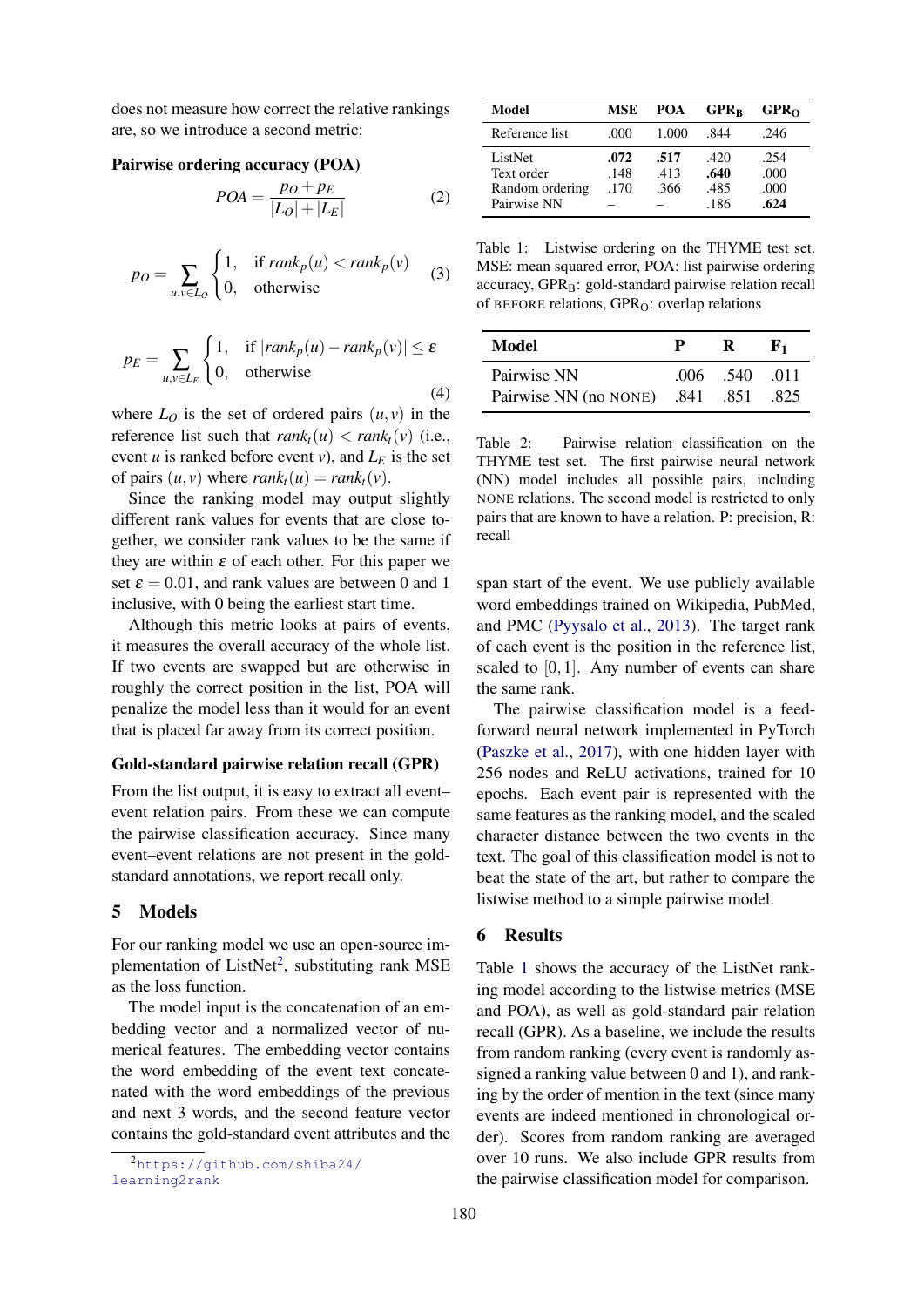While the ListNet ranking model has plenty of room for improvement in terms relative ordering, it outperforms both the random ordering and the order of mention in the text.

Table [2](#page-3-2) shows the accuracy of the pairwise classification with respect to the gold-standard annotations. We cannot extract a listwise ordering from the pairwise model results because the predicted relations have cycles. In addition, most temporal relation models using THYME data have used the full set of relations or only container relations, and thus are not comparable to this model.

# 7 Discussion and future work

For many health-related NLP tasks, listwise ordering offers several benefits over pairwise ordering. The list avoids cycles and inconsistent pair relations, and is also a more compact representation – all pairwise relations can be inferred from the list. Moreover, the list of events and associated time information is easy for humans to review.

Although simple listwise ordering does not capture more-finely grained interval temporal relations such as partial event overlap and endpoint relations, the inclusion of interval time information for each event allows us to choose how to order them. For example, we could choose to order the list by end time instead of start time. In the future we hope to represent more-complex event relations and handle relative time phrases.

# 8 Conclusion

We have shown that events in clinical text can be ordered in a listwise fashion, which prevents many of the issues that occur in pairwise classification. The metrics presented here are an alternative to pairwise-only metrics, which we hope will serve as a foundation for further listwise temporal ordering work in the medical domain.

# Acknowledgments

The authors thank Prabhat Jha and Mireille Gomes for their advice, and the Mayo Clinic for providing the THYME dataset through the Health Natural Language Processing Center. This work was supported by a Google Faculty Award, the U.S. National Institutes of Health, and the University of Toronto.

### References

- <span id="page-4-3"></span>James F Allen. 1984. Towards a general theory of action and time. *Artificial Intelligence*, 23(2):123– 154.
- <span id="page-4-1"></span>Steven Bethard, Guergana Savova, Martha Palmer, and James Pustejovksy. 2017. SemEval-2017 Task 12: Clinical TempEval. In *Proceedings of the 11th Workshop on Semantic Evaluations (SemEval 2017)*, pages 565–572. Association for Computational Linguistics.
- <span id="page-4-6"></span>Zhe Cao, Tao Qin, Tie-Yan Liu, Ming-Feng Tsai, and Hang Li. 2007. Learning to rank: From pairwise approach to listwise approach. In *Proceedings of the 24th International Conference on Machine Learning*, ICML '07, pages 129–136, New York, NY, USA. ACM.
- <span id="page-4-0"></span>Leon RA Derczynski. 2017. *Automatically Ordering Events and Times in Text*, volume 677 of *Studies in Computational Intelligence*. Springer International Publishing.
- <span id="page-4-4"></span>Dmitriy Dligach, Timothy Miller, Chen Lin, Steven Bethard, and Guergana Savova. 2017. Neural temporal relation extraction. In *Proceedings of the 15th Conference of the European Chapter of the Association for Computational Linguistics: Volume 2, Short Papers*, pages 746–751. Association for Computational Linguistics.
- <span id="page-4-5"></span>Chen Lin, Timothy Miller, Dmitriy Dligach, Steven Bethard, and Guergana Savova. 2017. Representations of time expressions for temporal relation extraction with convolutional neural networks. In *Proceedings of the 16th Workshop on Biomedical Natural Language Processing*, pages 322–327. Association for Computational Linguistics.
- <span id="page-4-2"></span>Anne-Lyse Minard, Manuela Speranza, Eneko Agirre, Itziar Aldabe, Marieke Van Erp, Bernardo Magnini, German Rigau, and Fondazione Bruno Kessler. 2015. SemEval-2015 Task 4: TimeLine: Crossdocument event ordering. *Proceedings of the 9th International Workshop on Semantic Evaluation (SemEval 2015)*, (SemEval):778–786.
- <span id="page-4-7"></span>Taesup Moon, Alex Smola, Yi Chang, and Zhaohui Zheng. 2010. IntervalRank: Isotonic regression with listwise and pairwise constraints. In *Proceedings of the Third ACM International Conference on Web Search and Data Mining*, WSDM '10, pages 151–160, New York, NY, USA. ACM.
- <span id="page-4-9"></span>Adam Paszke, Sam Gross, Soumith Chintala, Gregory Chanan, Edward Yang, Zachary DeVito, Zeming Lin, Alban Desmaison, Luca Antiga, and Adam Lerer. 2017. Automatic differentiation in PyTorch. In *NIPS Workshop*.
- <span id="page-4-8"></span>James Pustejovsky, José Castaño, Robert Ingria, Roser Saurí, Robert Gaizauskas, Andrea Setzer, and Graham Katz. 2003. TimeML: Robust specification of event and temporal expressions in text. In *IWCS-5,*